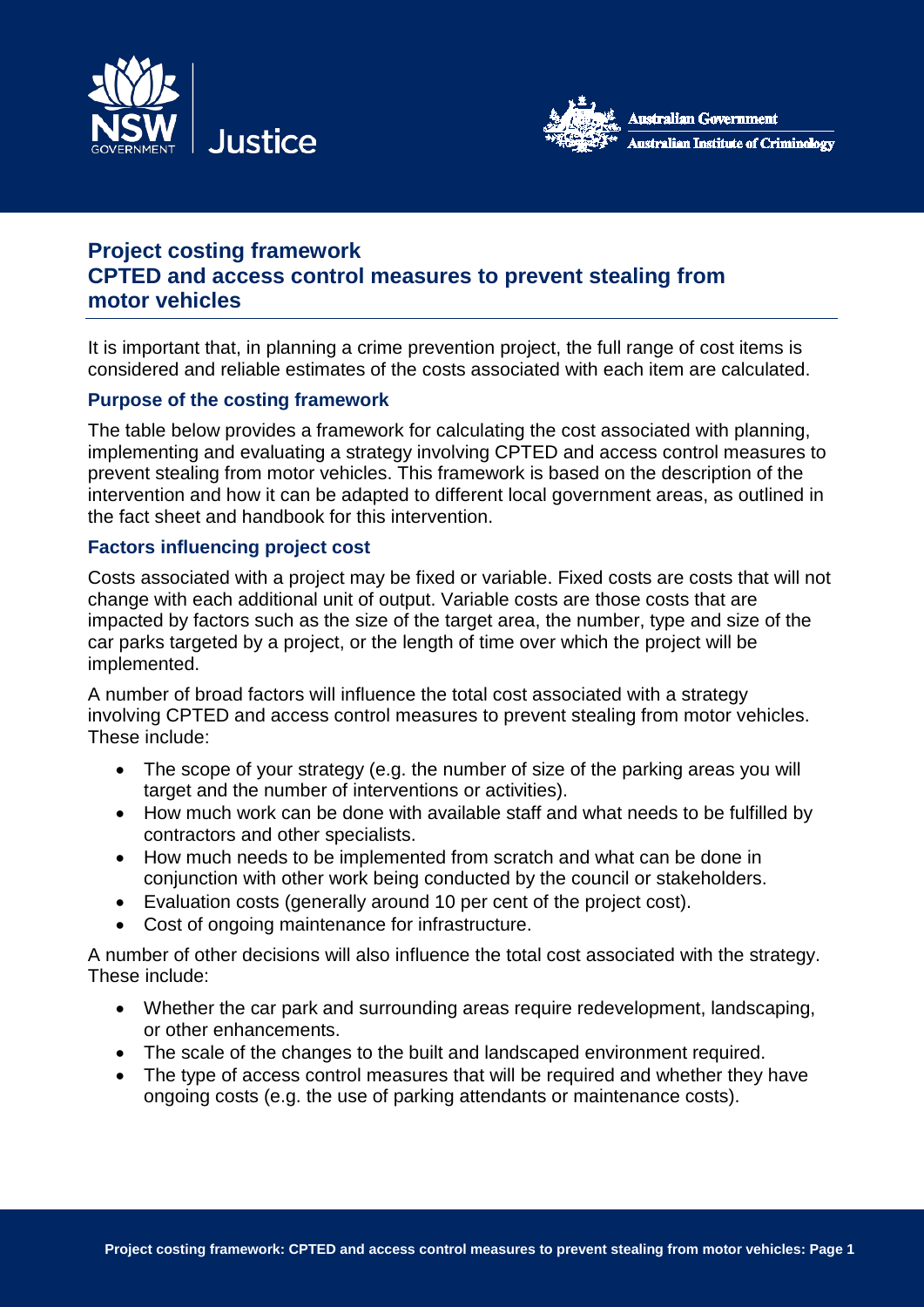- Who will undertake the CPTED audits and/or security assessments (e.g. police, council staff, volunteers).
- Whether an environmental planner (is required to design any redevelopment.
- Who will implement changes to the built or physical environment and install or upgrade security in the car park.
- Other interventions that may be delivered alongside CPTED and access control measures, such as an awareness campaign.

### **How to use the framework**

To use the framework, identify the cost per unit for each of the items within the framework that are relevant to your project. Determine the total number of units of each item that will be required. It will then be possible to determine the total cost for each item and the overall cost of your project.

The examples presented in the framework are provided as cost **estimates** only and exclude GST. You will need to adapt these estimates to suit your own local circumstances and source quotes that are specifically tailored to your council's selected strategies. Not all the items will be relevant to your particular project.

The NSW Department of Justice will generally, upon successful application, provide funds for many cost items. However, local councils and/or project partners (e.g. police) will be expected to provide some in-kind contributions for some cost items, particularly those relating to personnel and ongoing maintenance costs.

### **Acknowledgements**

This costing framework was commissioned by the New South Wales Department of Justice and prepared by the Australian Institute of Criminology in 2012.

© Crown in right of the State of New South Wales (Department of Attorney General and Justice).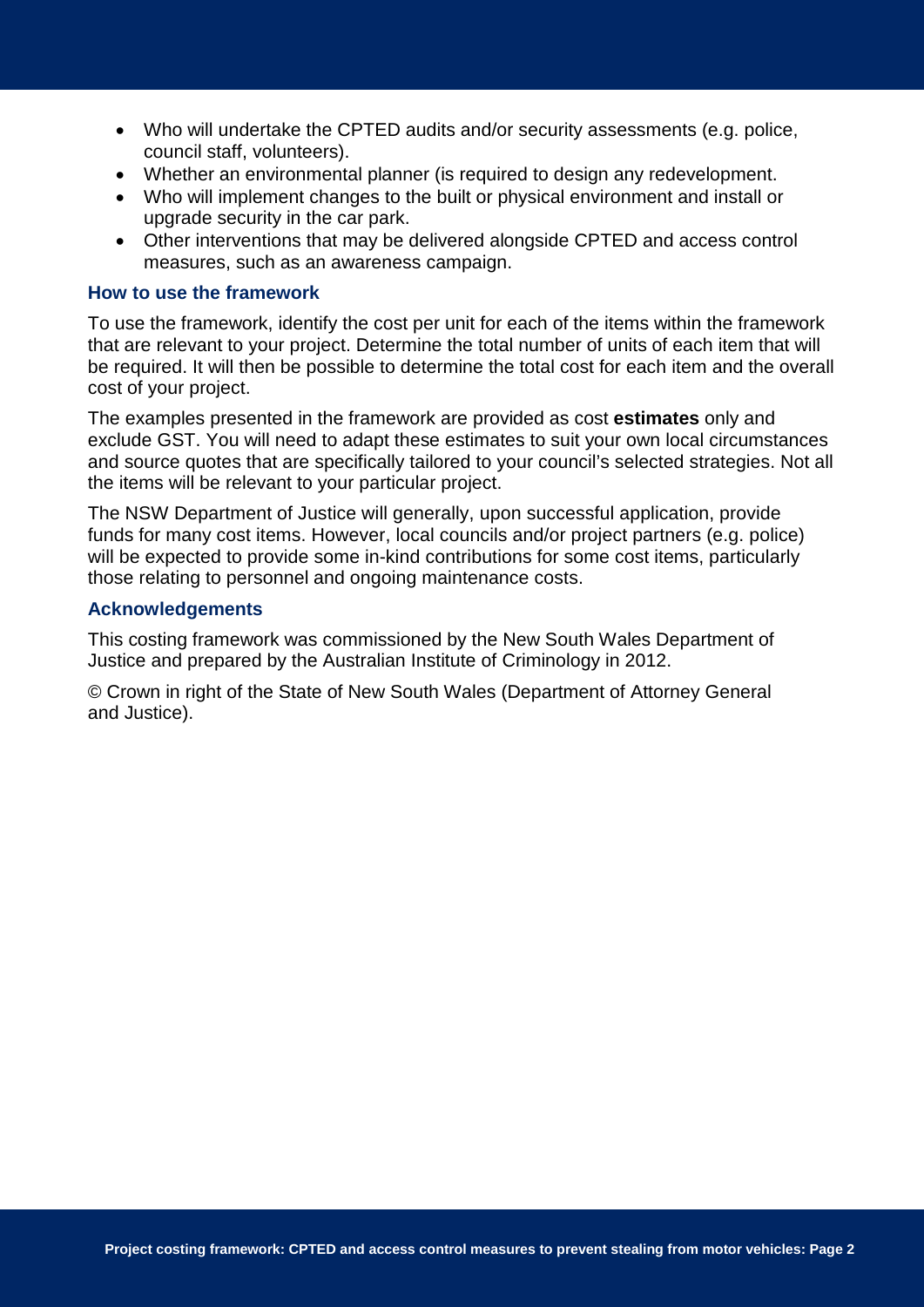| Project budget for a strategy involving CPTED and access control measures to prevent stealing from motor vehicles |                       |                                                                                                                                                                                                                                                                           |                                                                       |                                                             |                                                                                                                                                 |                                                  |  |  |
|-------------------------------------------------------------------------------------------------------------------|-----------------------|---------------------------------------------------------------------------------------------------------------------------------------------------------------------------------------------------------------------------------------------------------------------------|-----------------------------------------------------------------------|-------------------------------------------------------------|-------------------------------------------------------------------------------------------------------------------------------------------------|--------------------------------------------------|--|--|
|                                                                                                                   |                       |                                                                                                                                                                                                                                                                           | Enter the following information for your project (examples provided): |                                                             |                                                                                                                                                 |                                                  |  |  |
| <b>Project stage</b>                                                                                              | <b>Cost component</b> | <b>Cost item</b>                                                                                                                                                                                                                                                          | <b>Brief</b><br>description<br>of cost item                           | <b>Number</b><br>of units                                   | <b>Cost per unit</b>                                                                                                                            | <b>Total cost</b><br>(specify in kind)           |  |  |
| Project<br>planning                                                                                               | Personnel             | Personnel responsible for<br>project planning, including<br>consultation with key<br>stakeholders, consultation with<br>car park users and residents,<br>regular and ongoing collection<br>and analysis of data and<br>sourcing quotes from relevant<br>service providers | Project officer<br>(local council)                                    | 105                                                         | \$36/hour<br>$(+22%$ on-costs)                                                                                                                  | In kind (\$4,625)                                |  |  |
|                                                                                                                   | Other (specify)       |                                                                                                                                                                                                                                                                           |                                                                       |                                                             |                                                                                                                                                 |                                                  |  |  |
| Project<br>implementation                                                                                         | Equipment             | Perimeter security, fencing and<br>gates to prevent access to<br>properties (including installation<br>costs)                                                                                                                                                             | Improved<br>fencing to car<br>park at local train<br>station          | 200 metres of<br>palisade fencing                           | \$175 per metre of<br>fencing<br>Removal of old fence<br>\$3,400<br>Installation of new<br>fencing \$4,000<br>Rock excavation \$33<br>each time | \$42,400 (200 x \$175)<br>$+$ \$3,400 + \$4,000) |  |  |
|                                                                                                                   | Equipment             | Building and landscaping<br>materials that are required as<br>part of redevelopment of the car<br>park and surrounding areas,<br>landscaping, improving poorly<br>maintained parking areas or<br>other enhancements to the car<br>park environment                        | Signage                                                               | Six signs<br>(developed by<br>CPD) installed<br>in car park | \$1,000                                                                                                                                         | \$6,000                                          |  |  |
|                                                                                                                   | Experts/contractors   | Professionals engaged to<br>conduct CPTED audit and/or<br>security assessments in car<br>parking areas                                                                                                                                                                    | Council officer,<br>police<br>representative                          | 7 hours                                                     | \$36/hour<br>$(+22%$ on-costs)                                                                                                                  | In kind (\$308)                                  |  |  |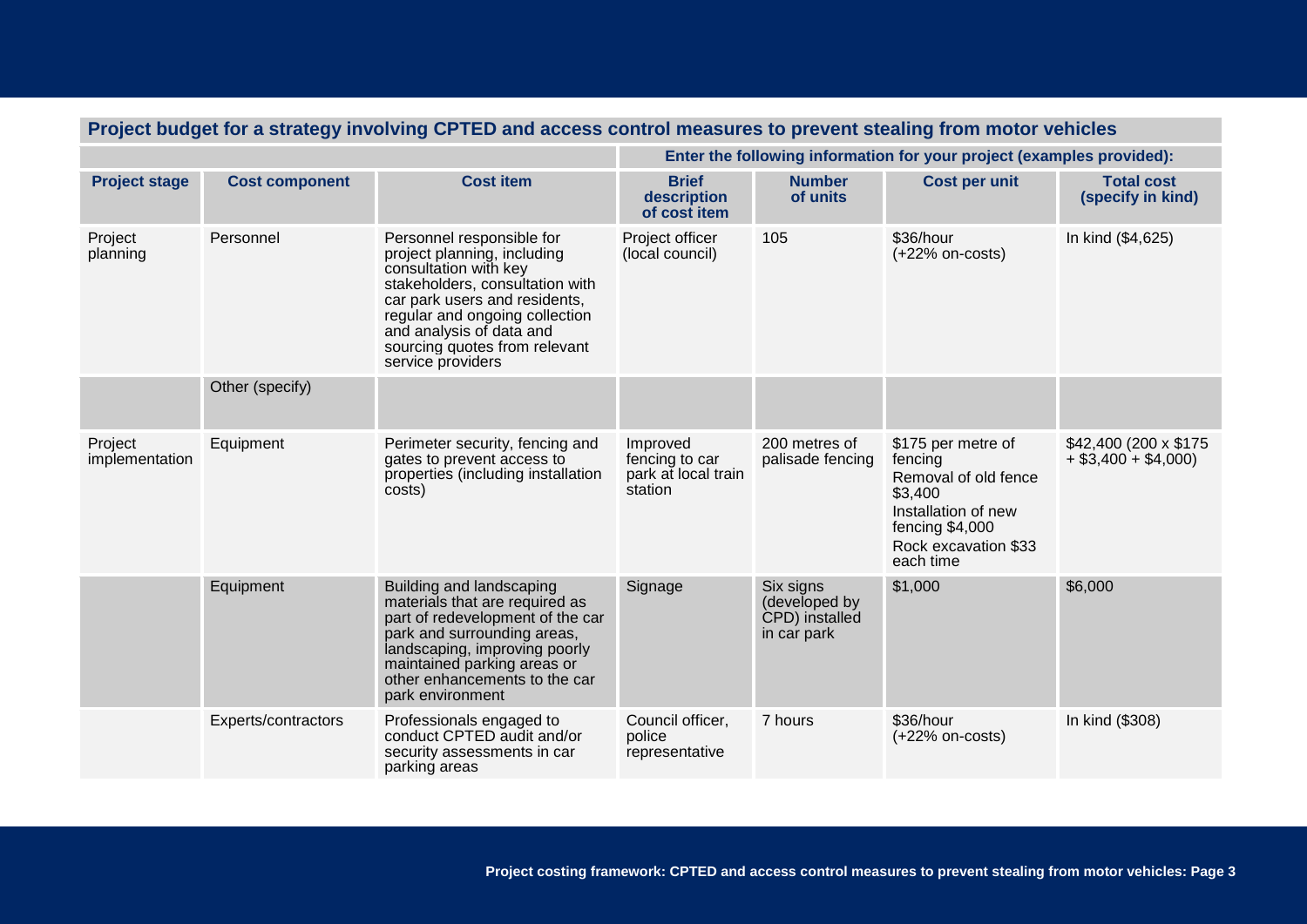| Project budget for a strategy involving CPTED and access control measures to prevent stealing from motor vehicles |                       |                                                                                                                                                                    |                                                                                                                                                |                           |                                |                                        |  |
|-------------------------------------------------------------------------------------------------------------------|-----------------------|--------------------------------------------------------------------------------------------------------------------------------------------------------------------|------------------------------------------------------------------------------------------------------------------------------------------------|---------------------------|--------------------------------|----------------------------------------|--|
|                                                                                                                   |                       |                                                                                                                                                                    | Enter the following information for your project (examples provided):                                                                          |                           |                                |                                        |  |
| <b>Project stage</b>                                                                                              | <b>Cost component</b> | <b>Cost item</b>                                                                                                                                                   | <b>Brief</b><br>description<br>of cost item                                                                                                    | <b>Number</b><br>of units | <b>Cost per unit</b>           | <b>Total cost</b><br>(specify in kind) |  |
|                                                                                                                   | Experts/contractors   | Professionals (e.g.<br>environmental planner)<br>required to develop a car park<br>design (or redevelopment)<br>that is consistent with<br><b>CPTED</b> principles | Council-<br>planning                                                                                                                           | 40 hours                  | \$36/hour<br>$(+22%$ on-costs) | In kind (\$1,762)                      |  |
|                                                                                                                   | Experts/contractors   | Professionals responsible for<br>building or landscaping changes<br>in accordance with the design or<br>redevelopment                                              | Council<br>operations                                                                                                                          | 40 hours                  | \$36/hour<br>$(+22%$ on-costs) | In kind (\$1,762)                      |  |
|                                                                                                                   | Experts/contractors   | Signage to be placed in car<br>parks to promote steps to<br>minimise risk of victimisation                                                                         | Signage advising<br>car park users<br>to take their<br>valuables with<br>them                                                                  | 20                        |                                | \$1,300                                |  |
|                                                                                                                   | Expert/contractors    | Production of promotional<br>material (printing of flyers, etc.)                                                                                                   | Printing of flyers<br>advising car park<br>users to take<br>their valuables<br>with them                                                       | 2,000                     |                                | \$2,000                                |  |
|                                                                                                                   | Personnel             | Personnel responsible for<br>delivery of awareness campaign<br>distribute promotional material<br>to car park users and local<br>residents                         | Council project<br>officer distributes<br>promotional<br>material to car<br>park users and<br>local residents<br>via council rates<br>mail out | 40 hours                  | \$36/hour<br>$+22\%$ on-costs) | In kind (\$1,762)                      |  |